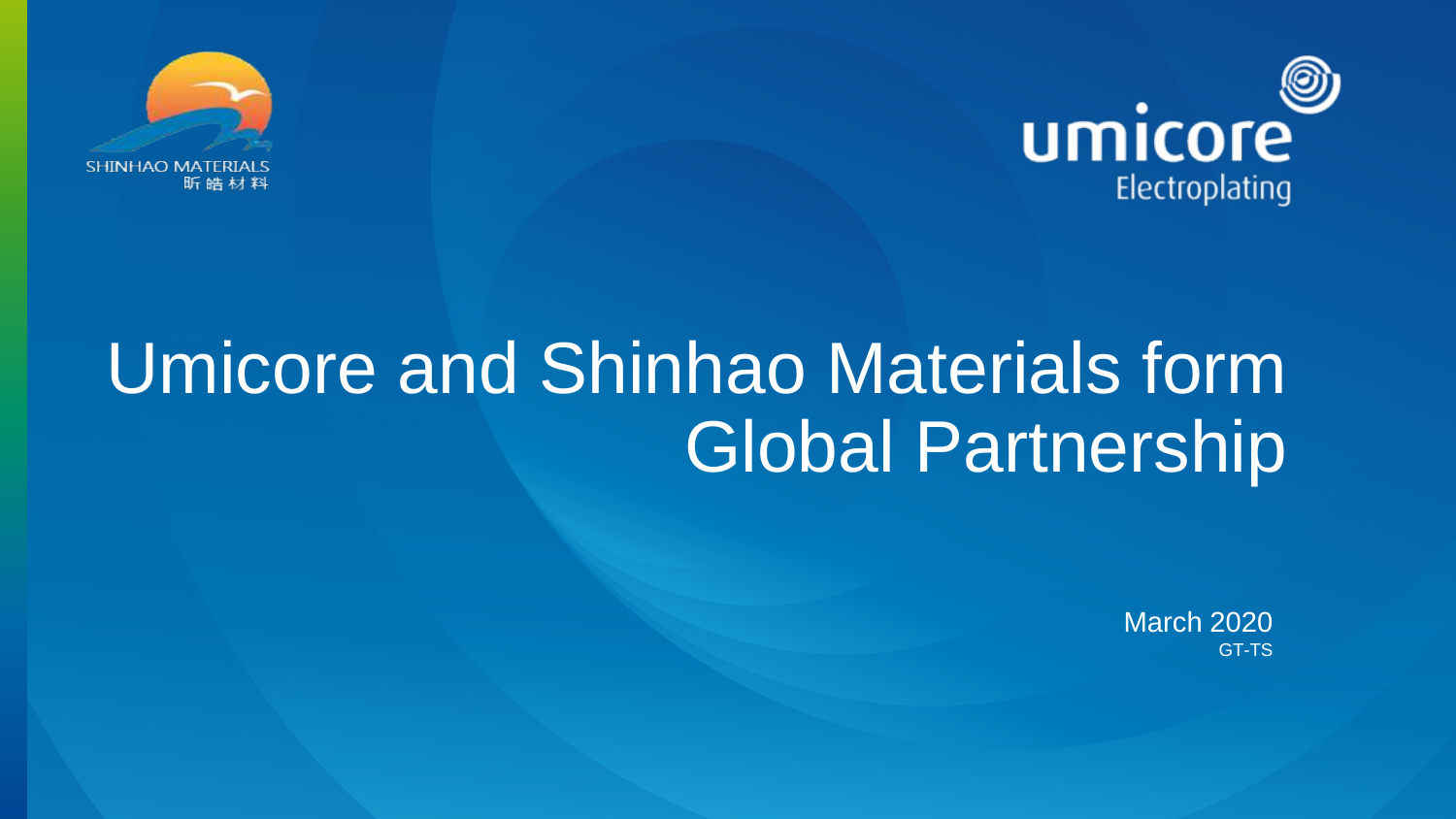





Shinhao Materials LLC is a Hi-Tech Specialty Chemical Company that has Unique and Patented Products and Processes for Semiconductor Applications. Their Products for RDL and Pillar Plating are in Qualification Testing at Leading Packaging Houses.

Umicore S.A. is a Leading Global Materials Company in which its Business Unit EP is a Worldwide Supplier of Processes to the Connector, Printed Circuit Board, Decorative and Industrial End Use Markets.

Shinhao and Umicore have joined Forces Together to enter the Advanced Packaging Materials Supply Chain and plan on Becoming a Major Player thereto. The Joint Activities, in which Umicore is the Exclusive Distributor for Shinhao's Products shall provide Customers with Novel Patented Products and Processes that address the Ever Increasing, Changing, and Demanding Semiconductor Market Needs

Our Respective Corporate Cultures are very Similar as our Primary Focus is providing our Customers with Second to None Technologies plus Rapid Customer Service and Support Responses that will enable Them to meet Their Ongoing Needs and Requirements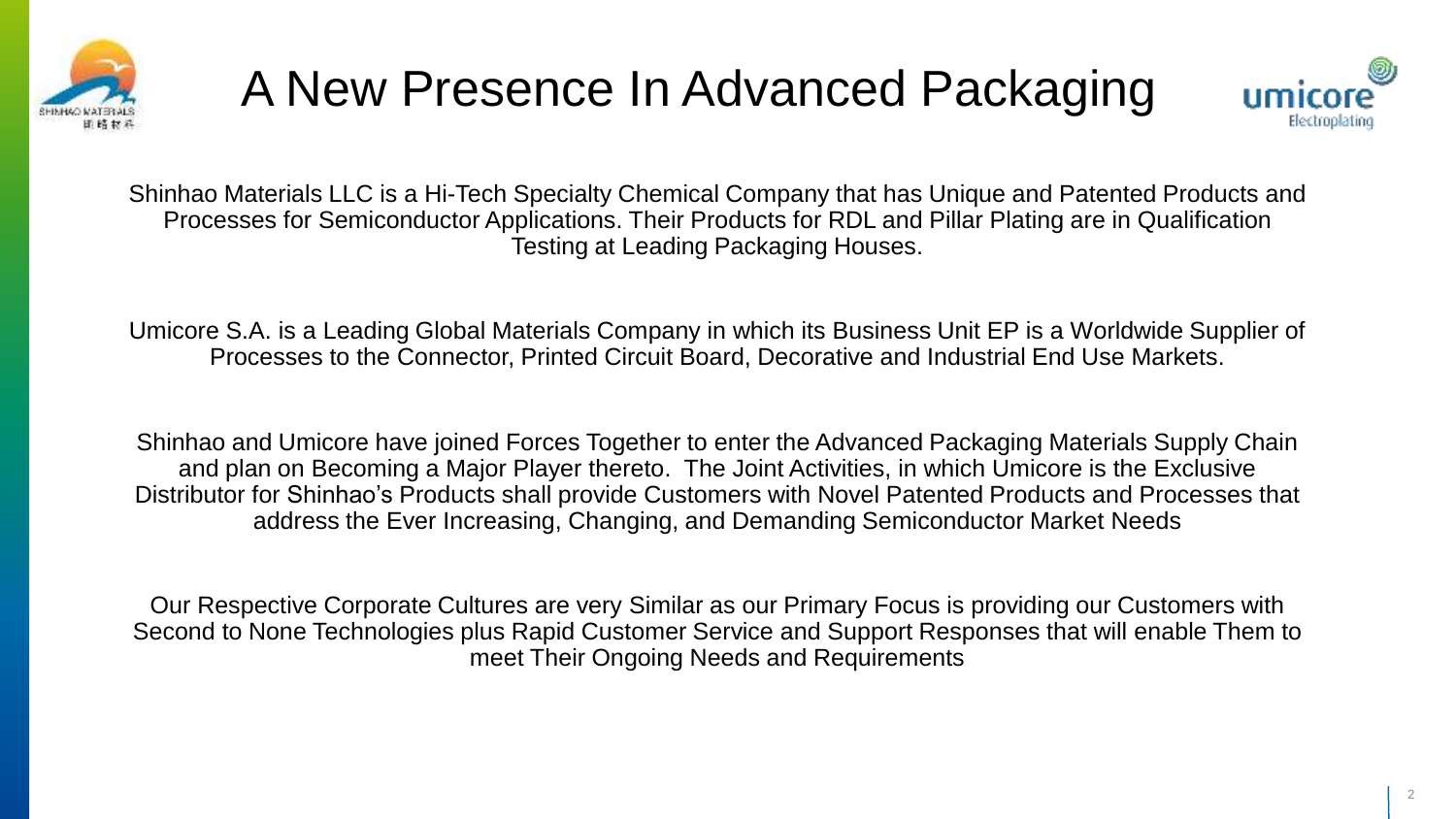

## A Complimentary Partnership in Every Way





- Established in 2012 to provide Innovative Products and Processes to Semiconductor Advanced Packaging
- Several Patents were granted in the Field of Cu Plating Additives for Advanced Packaging Applications
- R&D, Manufacturing and QA/QC is located in Suzhou China with ISO 9001 and ISO 14001 Certification
- www.shinhaomaterials.com



- Umicore S.A. with 48 Production Sites and 14 R&D / Technical Facilities globally employs 11.150 people
- €3,4 bn Revenues were generated in 2019
- Its Business Unit Electroplating is a Segment Leader in Precious Metals Electroplating
- An International Set-Up for Manufacturing, Quality Control, Sales and Logistics was established in the Field of Semiconductors
- www.ep.umicore.com